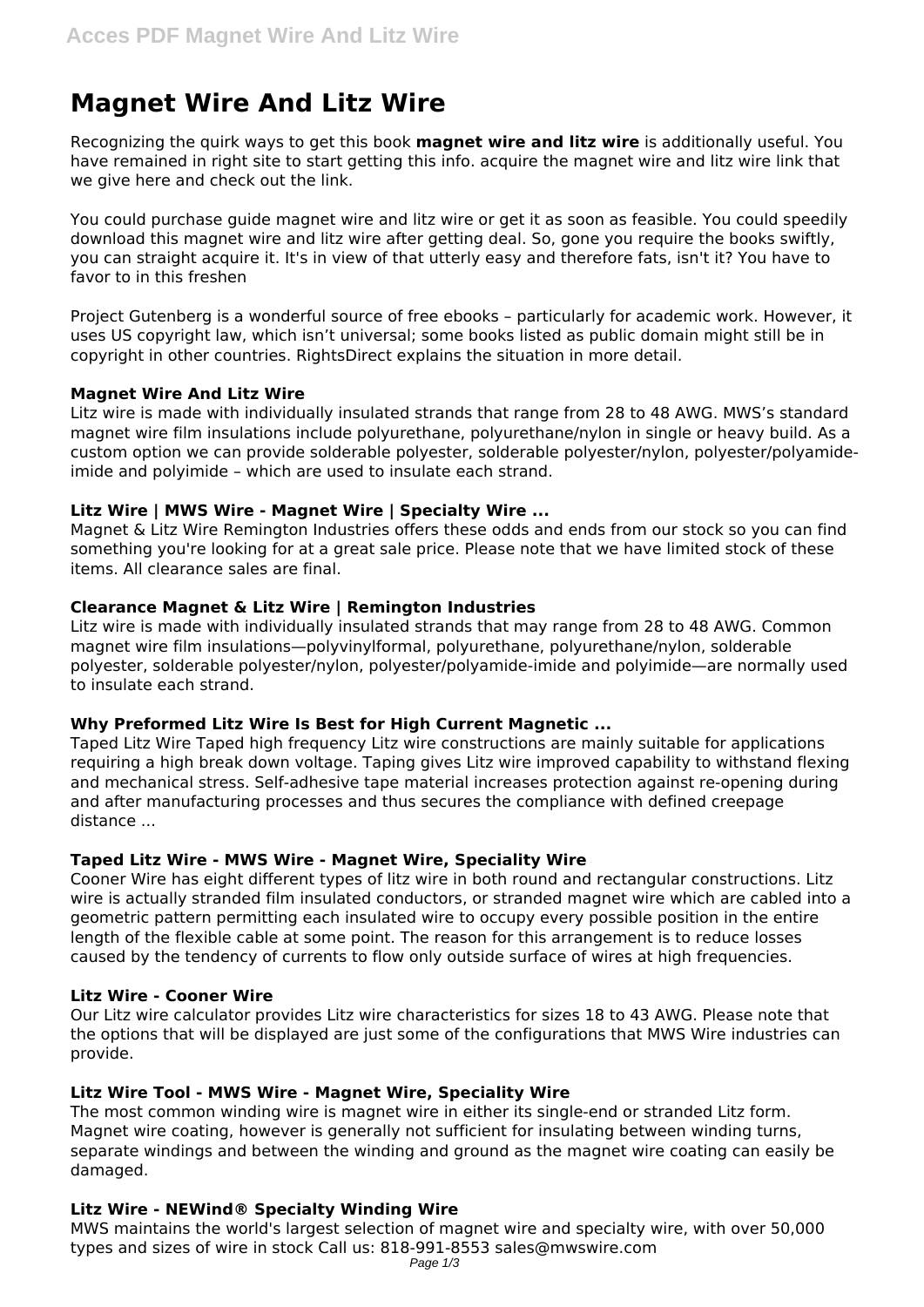## **Magnet Wire | Specialty Wire Manufacturer | MWS Wire**

Litz wire is used for the helix and variometer in both helix houses. It consists of  $9 \times 5 \times 5 \times 27$ (totaling 6075) strands of #36 AWG (0.127 mm (0.0050 in) diameter) magnet wire and multiple layers of cotton, hemp, and plastic insulation, in a cable  $\frac{3}{4}$  inch (19 mm) in diameter, totaling 151,875 circular mils of copper.

### **Litz wire - Wikipedia**

By definition, the Litz constructions covered in this section are made with individually insulated strands. Common magnet wire film insulations such as: polyvinylformal, polyurethane, polyurethane/Nylon; solderable polyester, solderable polyester/Nylon, polyester/polyamide-imide, and polyimide are normally used. The outer insulation

## **Wire Litz - Litz Wire**

New England Wire Technologies is a pioneer and leading designer and manufacturer of Litz wire and specialty winding wire. Litz wire consists of a number of individually insulated magnet wires twisted or braided into a uniform pattern with the primary benefit of reducing AC losses in high frequency windings.

## **Litz Wire Types And Constructions | New England Wire**

Litz Wire consists of a number of individually insulated magnet wires either twisted or braided into a consistent pattern, and the primary benefit of this type of construction is that it reduces the loss of A/C current.

## **Magnet & Litz Wire | IEWC**

View All Litz Wire Products Litz wire consists of a number of individually insulated magnet wires twisted or braided into a uniform pattern with the primary benefit of reducing AC losses in high frequency windings.

### **Litz Wire | New England Wire**

The term "Litz wire" originated from a German word meaning woven wire: litzendraht. Litz wire is comprised of magnetic wires that are individually insulated before being twisted (or braided) into a uniform pattern. Winding these wires together reduces field resistance, which, in turn, allows electric currents to flow more freely.

## **What Is Litz Wire and Its Applications | Triad Magnetics**

Call Toll Free 1-888-947-3876. We turn wire problems into wire solutions. Top products are Nichrome wire, Resistance wire, Tungsten wire, Magnet wire, Litz wire, Ultrafine and Bifilar magnet wire, and specialty alloys of many types. Ask about low cost sample packs. See Our Products

## **Specialty Wires of Many Types & Sizes! | WireTronic Inc**

Using common magnet wire it is possible to make your own litz wire by twisting it together in bunches. It is not practical for large numbers of strands but is doable for short lengths with a small number of individual wires. The simplest way is to cut equal lengths of the required magnet wire and to clamp or tie all of one end together.

## **Litz Wire - What is Litz wire and what is it used for?**

Litz wire (from the German term for braided wire, Litzendraht) is a special type of multi-strand wire. Thin, individual strands of enameled magnet wire are twisted together in a specific pattern to form the complete litz wire.

## **Litz Wire | Remington Industries**

Litz wire is made with individually insulated strands that may range from 28 to 48 AWG. Common magnet wire film insulations—polyvinylformal, polyurethane, polyurethane/nylon, solderable polyester, solderable polyester/nylon, polyester/polyamide-imide and polyimide—are normally used to insulate each strand.